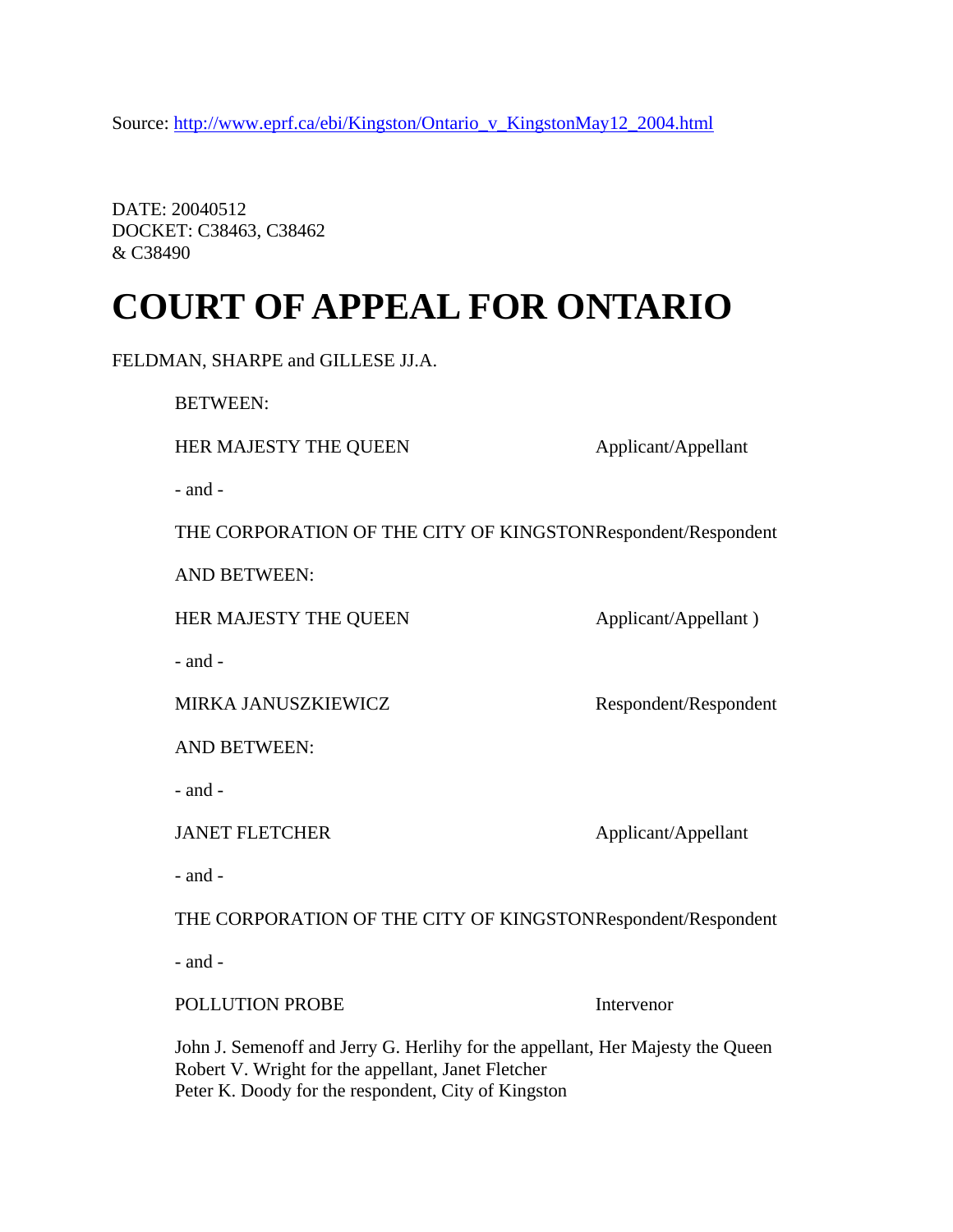Harry Poch for the respondent, Mirka Januszkiewicz Paul Muldoon and Theresa A. McClenaghan for the intervenors, Pollution Probe

HEARD: December 2-4, 2003

On appeal from the judgment of Justice David L. McWilliam of the Superior Court of Justice dated June 7, 2002, reported at [2002] O.J. No. 2324.

GILLESE J.A.:

[1] The City of Kingston operated a municipal dump site on the west shore of the Cataraqui River, adjacent to Belle Island, from the early 1950s to the early 1970s. After the dump was closed, the City transformed the site into a recreation area. The City did little to address the environmental problems created by the dump site despite public demands for action and studies that showed that the site was of serious concern.

[2] After testing samples of liquids emanating from the landfill site, Janet Fletcher, an environmentalist, laid charges against the City by means of a private citizen's information. In a separate action, the Ontario Ministry of the Environment laid charges against the City and Mirka Januszkiewicz, the City's Director of Environmental Services and Engineering.

[3] Following a twenty-five day trial, Justice of the Peace Bell convicted the City of all four counts in the private information. He acquitted the City and Ms. Januszkiewicz on the first count in the Ministry's action but convicted them of the other three counts.

[4] On appeal, McWilliam J. of the Superior Court of Justice, allowed the appeals against conviction of the City and Ms. Januszkiewicz and allowed the cross-appeal against acquittal; he ordered a new trial on all counts.

[5] The Crown and Ms. Fletcher appeal on the basis that McWilliam J. erred in his interpretation of s. 36(3) of the Fisheries Act, R.S.C. 1985, c. F-14.

[6] For the reasons that follow, I would allow the appeal, restore the convictions and restore the acquittal.

# BACKGROUND

[7] The City of Kingston operated a municipal dump site on the west shore of the Cataraqui River, adjacent to Belle Island, from the early 1950s to the early 1970s. The landfill was created in a marsh in the Cataraqui River and formed a peninsula of garbage. After its closure, the landfill site was transformed into a recreational area but little was done to address the possibility of leachate generation and migration.

[8] Leachate is the term used to describe liquid that emanates from a site after having percolated through it. At a landfill site, leachate is created when rainfall percolates through the site's sandy overburden, dissolving some solids, mixing with liquids and absorbing various gases from the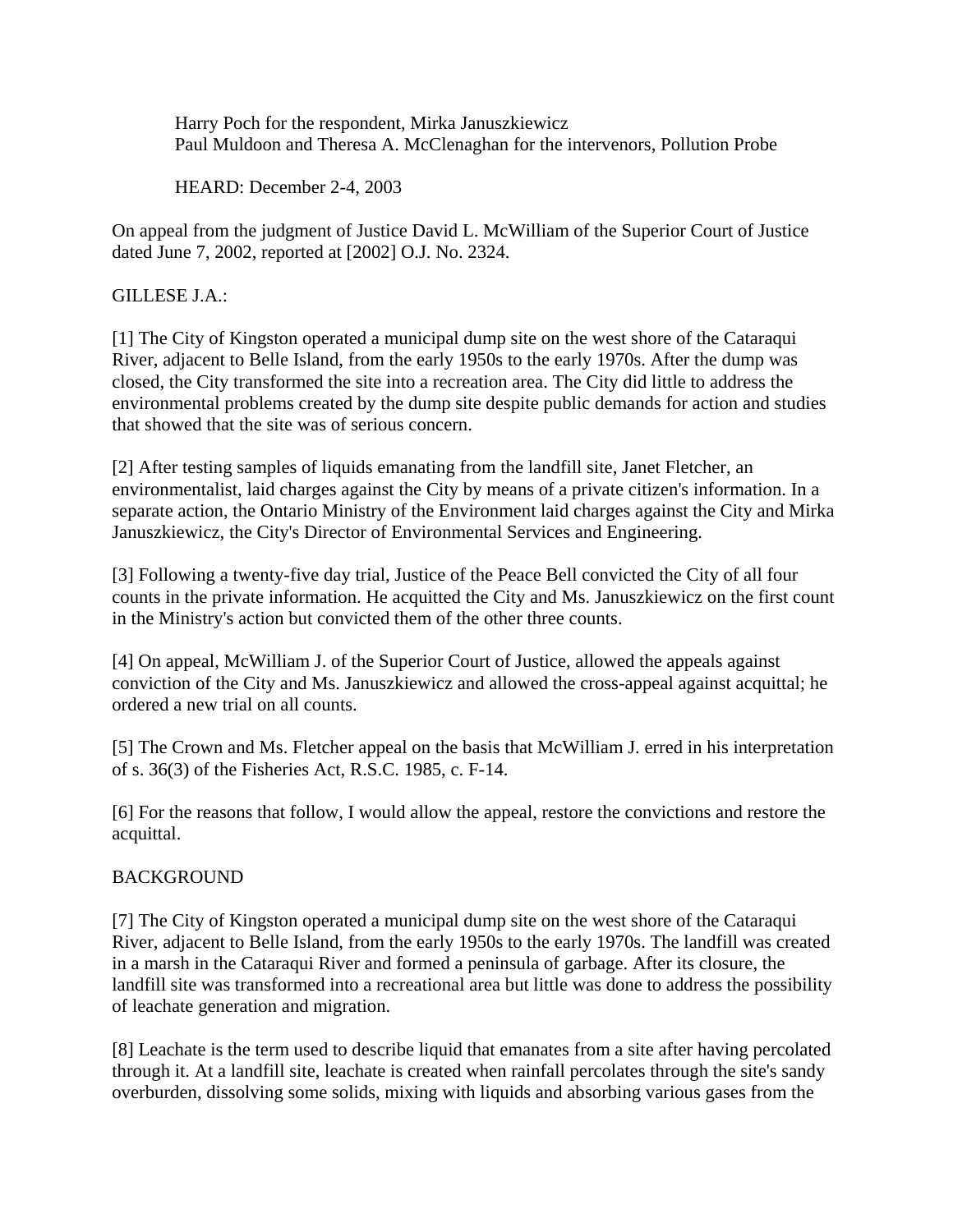underlying waste materials. Leachate eventually comes to the surface in seeps and streams. Leachate can also migrate with shallow groundwater.

[9] The charges in the instant case arise from alleged contaminants emanating from the landfill site and entering the Cataraqui River. Ms. Fletcher laid charges by means of a private citizen's information. The Ministry laid separate charges by means of its own information.

[10] On four separate dates, Ms. Fletcher had samples taken of leachate entering the Cataraqui River from the landfill site: December 5, 1996, December 8, 1996, December 14, 1996 and December 17, 1996. These samples were collected from discharges ten to fifteen feet from the bank of the Cataraqui River. The persons collecting Ms. Fletcher's samples did not record the temperature of the leachate at the time the samples were collected.

[11] The Fletcher samples were analysed for "acute lethality" to rainbow trout fingerlings. Rainbow trout is the standard test species for this type of analysis. Acute lethality testing normally involves the placing of test animals in progressively more dilute concentrations of a sample material in order to observe its effect upon them. It is meant to simulate what happens in the field. If the sample material kills a sufficient number of test organisms during an acute lethality test, one can conclude that the sample material is harmful to the environment, fish life or fish habitat.

[12] Ms. Schroeder<sup>[1]</sup> conducted the acute lethality tests of the Fletcher samples. These tests were performed in accordance with the following Environment Canada protocol: "Biological Test Method: Reference Method for Determining Acute Lethality of Effluents to Rainbow Trout, EPS 1/RM/13". Following this protocol, the samples were aerated and heated to 15ºC plus or minus one degree. Aeration was accomplished by bubbling air through a sample until the sample's oxygen level fell within the accepted range.

[13] The Fletcher samples were tested only at 100% concentration. All of the trout fingerlings that were exposed to the Fletcher samples died within twenty-four hours. Many of these fingerlings died within one hour. Ms. Schroeder testified that the effluent collected in the Fletcher samples was acutely lethal to fish.

[14] As I have already noted, there is no record of the temperature of the Fletcher samples at the time they were collected. However, during the course of the acute lethality testing, the laboratory recorded the temperature and  $pH[2]$  of the leachate solutions up to five different times. The temperatures of the samples[3] increased from 11ºC to 14ºC or 15ºC over the course of the testing process. Further, the pH increased from a range of 6.65 to 6.77 (when the samples were received), to a range of 7.23 to 7.27 (when the fish died).

[15] Ms. Schroeder also tested the ammonia levels of the Fletcher samples. She found that those ammonia levels were high enough to account for the mortality of the fish.

[16] After being advised of the analysis results from the testing of the Fletcher samples, the Ministry took its own samples of leachate from the landfill site on four separate dates: February 7, 1997, February 10, 1997, February 19, 1997 and May 6, 1997. Some of the Ministry's samples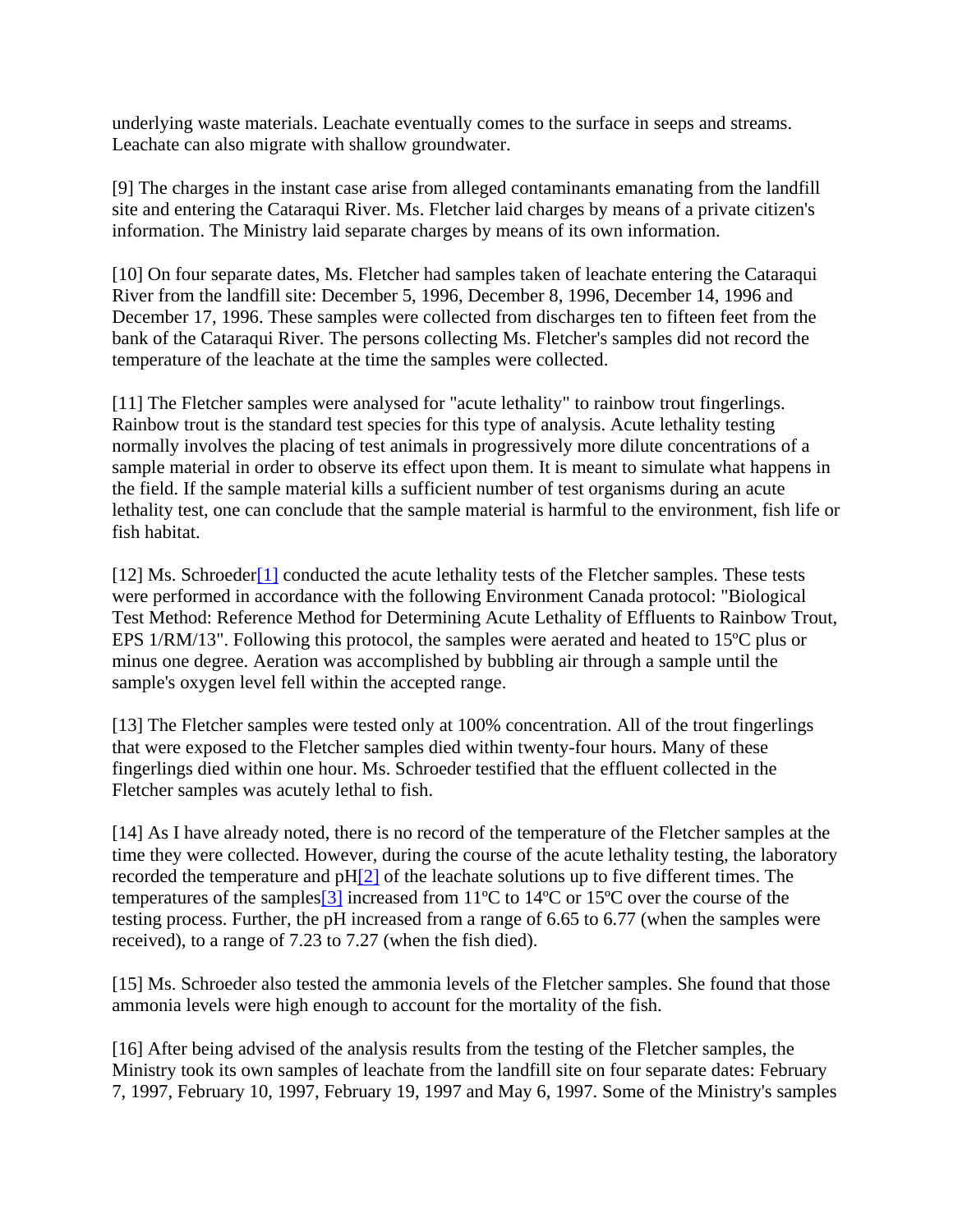were of the leachate discharge as it entered the Cataraqui River and some were of the seep water itself. In addition, upstream samples were taken in order to determine what the "background" readings in the river would have been prior to the ingress of the leachate from the site.

[17] The Ministry leachate samples from February 7, 1997 were taken both from a depressed area right at the river's edge ("sample one") and from an area of open water in the river that was a maximum of two metres from the shore ("sample two").

[18] The Ministry leachate samples from February 10, 1997 were taken at the shoreline where the seepage mixed with the river and at the union of three different rivulets that came out of the ground approximately 1.5 metres from the shoreline. The temperature of the seep water at the point that it entered the river was 4ºC.

[19] The Ministry leachate samples from February 19, 1997 were taken from the same locations as those taken on February 10, 1997. On February 19, 1997, the temperature of the seep water was 5ºC.

[20] The Ministry leachate samples from May 6, 1997 were taken from a seep near a creek about ninety-five paces upstream from where that creek flowed into the Cataraqui River. Its temperature was measured at 6ºC.

[21] The Ministry samples were submitted to a range of tests. The samples from February 10, 1997 and February 19, 1997 were analysed for "acute lethality" to rainbow trout and Daphnia magna, small crustaceans or water fleas used for test purposes. The samples from May 6, 1997 were analysed for "acute lethality" to Daphnia magna only. No acute lethality tests were performed with respect to the Ministry samples from February 7, 1997.

[22] The Ministry's acute lethality tests involving rainbow trout were conducted in accordance with the following Environment Canada protocols: "Biological Test Method: Reference Method for Determining Acute Lethality of Effluents to Rainbow Trout, EPS 1/RM/13" and "Biological Test Method: Acute Lethality Test Using Rainbow Trout, EPS 1/RM/9". The Ministry's acute lethality tests involving Daphnia magna were conducted in accordance with the following Environment Canada protocol: "Biological Test Method: Reference Method for Determining Acute Lethality of Effluents to Daphnia magna, EPS 1/RM/14".

[23] Mr. Lee<sup>[4]</sup> conducted the Ministry's acute lethality tests involving rainbow trout. In accordance with the rainbow trout protocols, prior to the commencement of each test, the sample under examination was heated to 15ºC and aerated until its oxygen level fell within the accepted range. The samples were tested at a variety of concentrations.

[24] Mr. Lee testified that all rainbow trout exposed to at least a 25% concentration of the leachate samples taken on February 10, 1997 and February 19, 1997 died within twenty-four hours of the test, which was designed to run for four days. All rainbow trout exposed to a 100% concentration of the leachate sample from February 19, 1997 died within three minutes. None of the rainbow trout fingerlings died when placed in the upstream samples. Mr. Lee testified that based on the results from "acute lethality" testing involving rainbow trout of the Ministry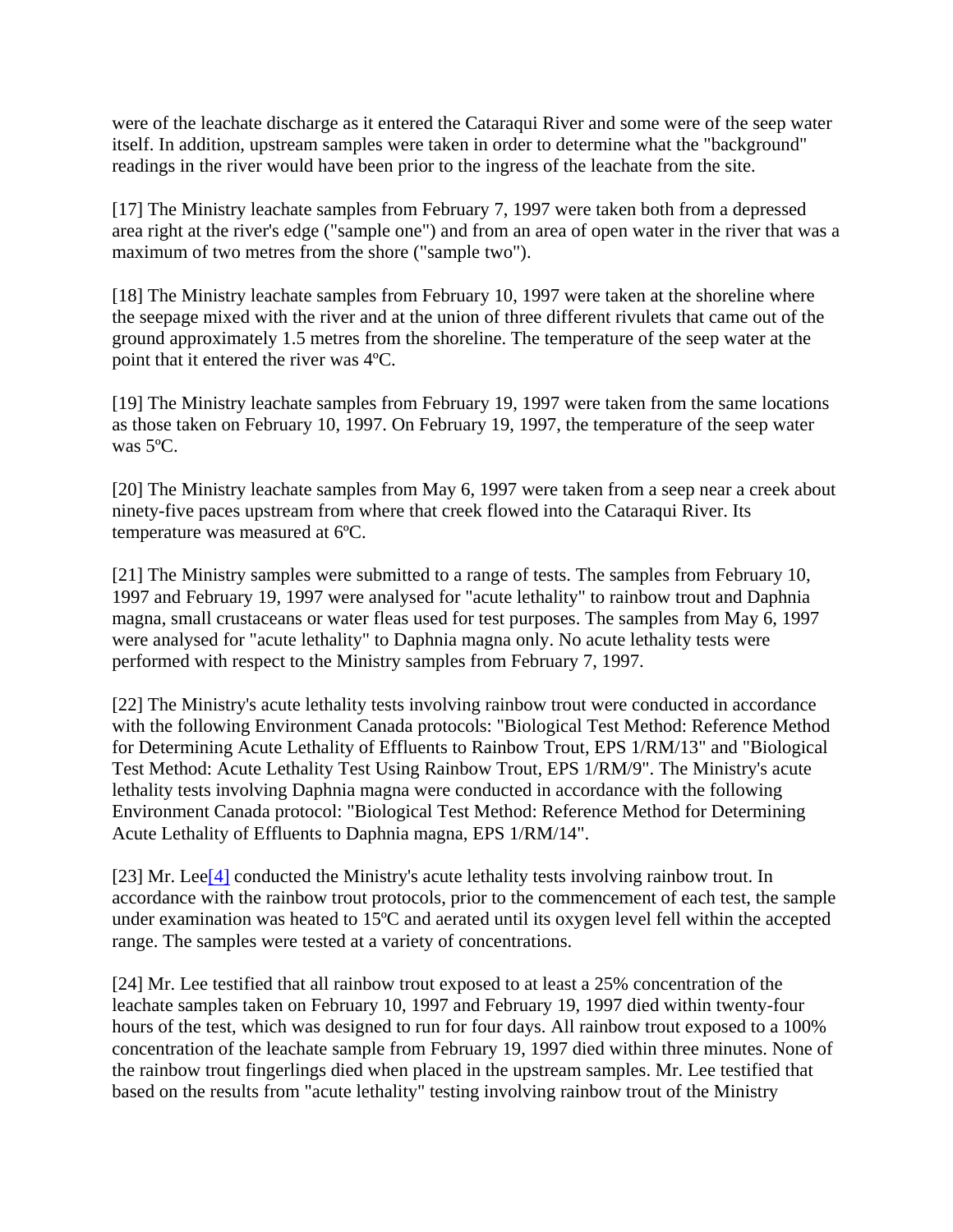leachate samples from February 10, 1997 and February 19, 1997, there was no doubt in his mind that the leachate was poisonous to aquatic life.

[25] Mr. Poirier<sup>[5]</sup> conducted the Ministry's acute lethality tests involving Daphnia magna. In accordance with the Daphnia magna protocol, prior to the commencement of each test, Mr. Poirier heated the sample in question to 20ºC. He agitated each sample thoroughly just prior to testing. The samples were tested at a variety of concentrations.

[26] Mr. Poirier testified that based on the acute lethality tests that he conducted on Daphnia magna, he concluded that the Ministry leachate samples from February 10, 1997, February 19, 1997 and May 6, 1997 represented leachate that was deleterious to fish. In addition, Mr. Poirier testified that only two companies have ever submitted an effluent more toxic than the Ministry leachate sample from February 10, 1997.[6] During the test of that sample, 100% of the test organisms placed in that sample died within the first fifteen minutes of the test, which was designed to run for two days. When the leachate was diluted to a 60% concentration (60% effluent and 40% clean water), 92% of the test organisms placed in it were dead within fifteen minutes. When the leachate was diluted to 5% (with 95% clean water), 83% of the test organisms placed in it were dead within forty-three hours.

[27] The Ministry leachate samples were analyzed for chemical parameters including pH and ammonia. According to the chemical analyses of the leachate, the samples from February 7, 1997 were shown to contain 93.8 mg/L of total ammonia and 8.6 mg/L of

total ammonia (samples "one" and "two" respectively), and the sample from May 6, 1997 was shown to contain 31.3 mg/L of total ammonia. By comparison, treated effluent from a sewage treatment plant would contain total ammonia of only 10 to 15 mg/L. Mr. Lee testified that although the acceptable total ammonia concentration for the protection of aquatic life varies with temperature and pH, the very highest number not to be exceeded in any circumstances, according to the guidelines of the Canadian Council of Ministers of the Environment Task Force, is 28.7 mg/L. Mr. Lee testified that the total ammonia values of the Ministry effluent samples from February 7, 1997 and May 6, 1997 were high enough to have been acutely lethal to fish.

[28] The Ministry leachate samples from February 10, 1997 and February 19, 1997 were both shown to contain 127.7 mg/L of total ammonia. Mr. Lee determined that the ammonia concentrations in those two samples were at a level that would cause acute lethality to fish.

[29] All the experts at trial agreed that ammonia was the main toxicant rendering the samples acutely lethal. Ammonia is a naturally occurring substance which, at certain concentration levels, is necessary for life. Ammonia is composed of unionized ammonia (NH3) and ionized ammonia (NH4+). Unionized ammonia is much more toxic than ionized ammonia. The proportion of a solution of total ammonia that is composed of unionized ammonia increases as the temperature and/or pH of the solution increases. Further, the pH of a solution will rise as a result of vigorous shaking and/or aeration.

[30] Some species of fish are more sensitive to unionized ammonia than others. Pink salmon is the species that is most sensitive to unionized ammonia; rainbow trout is the second most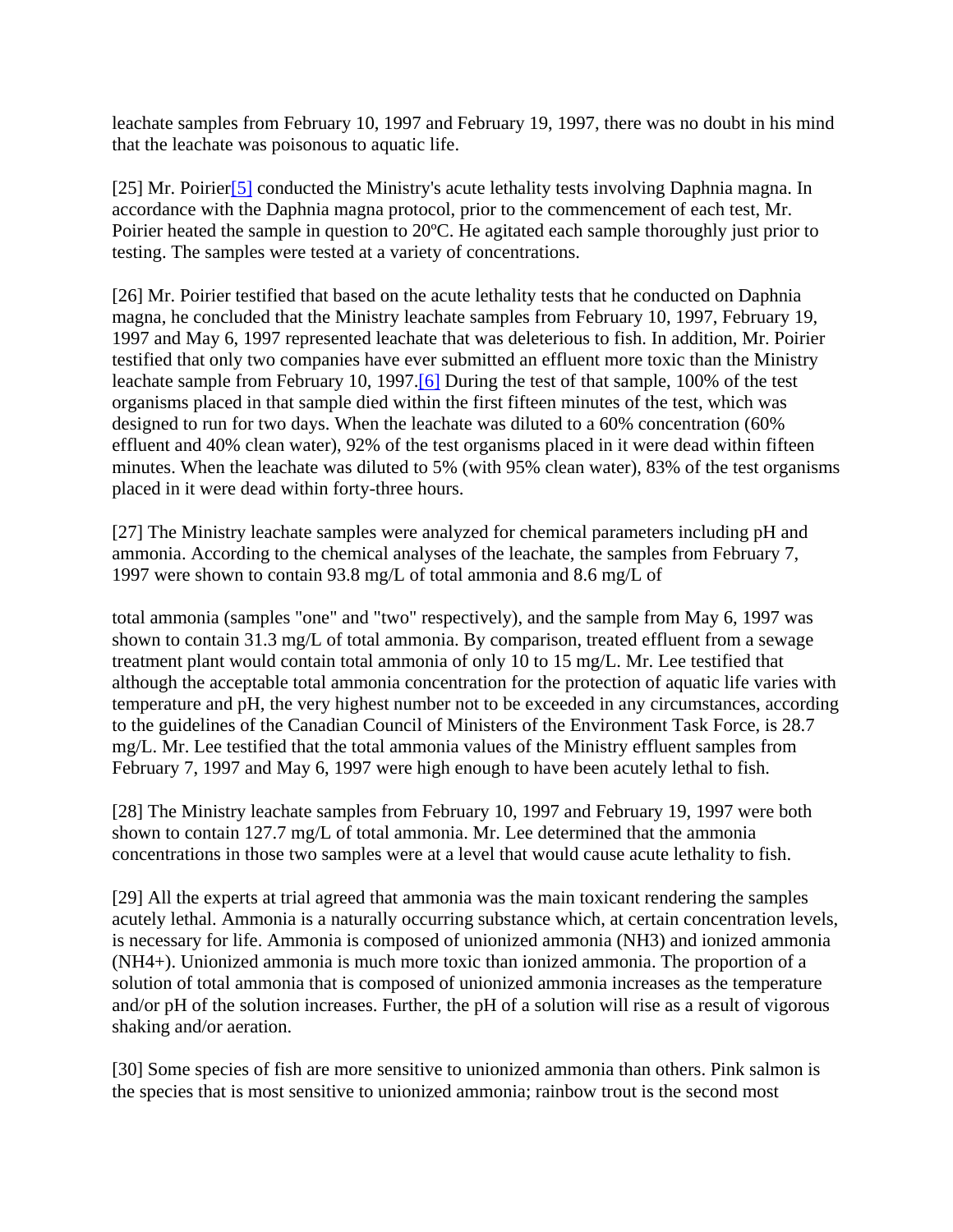sensitive species. The fact that some species are more sensitive to unionized ammonia than others means that the minimum concentration level of unionized ammonia that will be toxic depends upon the species of fish concerned.

[31] On the Fletcher information, the City was convicted of four counts of unlawfully depositing or permitting the deposit of a deleterious substance in the Cataraqui River, contrary to s. 36(3) of the Fisheries Act, and thereby committing an offence contrary to s.  $40(2)(a)$  of that Act. Each count related to a separate day on which samples of the leachate had been collected.

[32] On the Crown information, the City and Ms. Januszkiewicz were convicted of three of four counts under ss.  $36(3)$  and  $40(2)(a)$  of the Fisheries Act. They were acquitted on the count relating to the Ministry leachate samples collected on February 7, 1997.

[33] On summary conviction appeal, the convictions and the acquittal were set aside and a new trial was ordered. The Crown and Ms. Fletcher appeal from the decision of the appeal judge.

[34] Pollution Probe was granted leave to intervene in this appeal as a friend of the court. Specifically, Pollution Probe was granted intervenor status with respect to the nature, scope and applicability of the precautionary principle as an aid to the interpretation of the Fisheries Act.

## THE TRIAL DECISION

[35] The trial judge had no difficulty in finding that the City created and owned the landfill site, was responsible for the site's ongoing operation and maintenance, and had deposited or permitted the deposit of a substance in the Cataraqui River, which was water frequented by fish. As the trial judge noted, the issue that was "hotly contested" was whether the substance in question - the leachate - was deleterious.

[36] In determining whether the leachate was deleterious, the trial judge adopted the test enunciated in R. v. MacMillan Bloedel (Alberni) Ltd. (1979), 47 C.C.C. (2d) 118 (B.C.C.A.), leave to appeal to S.C.C. refused, [1979] 1 S.C.R. xi, holding that the prosecution need only prove that the substance introduced was deleterious or harmful to fish.

[37] The trial judge found that the main toxicant that rendered the samples acutely lethal "was generally agreed to be ammonia" of which "the unionized form was accepted as the most toxic." He found that the samples that had been chemically analysed confirmed the presence of high ammonia concentrations.

[38] At trial, the City and Ms. Januszkiewicz argued that the prosecution had failed to prove that the leachate was deleterious. Among other things, they argued that the pH of the samples had changed between the time the samples were taken and the time they were tested, with the result that the toxicity of the samples had increased when the acute lethality tests were performed. The trial judge rejected this argument on the basis that the testing methodology used by the Crown and Ms. Fletcher had "widespread scientific support", was "fair and impartial" and had been carried out objectively. He characterized the defence argument as "entirely theoretical". The court also noted that the defence had not put forward an in situ sample for analysis.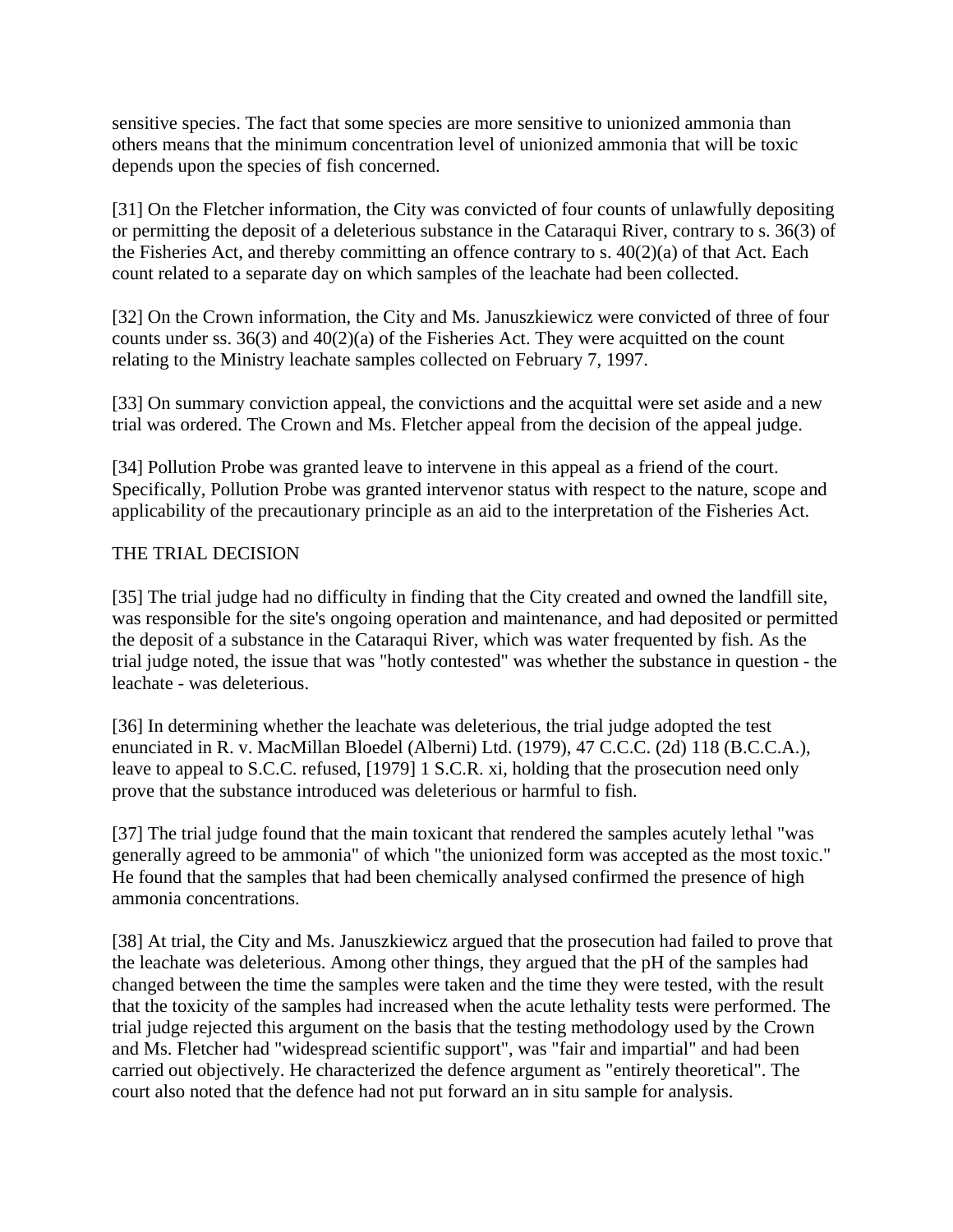[39] The trial judge refused to convict on the first count in the Ministry information because of confusion over the date of the chemical analysis of the Ministry sample from February 7, 1997, explaining, "in this confused state, the benefit will go to the Defence."

[40] The court rejected the due diligence defence. Relying on R. v. Sault Ste. Marie (City), [1978] 2 S.C.R. 1299, the trial judge stated that the defence of due diligence involves the characterization of efforts taken to prevent the act or event, including the history of the defendants' efforts for a reasonable period before the charge dates. He found that both the City and Ms. Januszkiewicz were aware that the leachate was flowing into the Cataraqui River and that they chose to ignore the problem.

# [41] He concluded:

[T]he Court rejects the defendants' position that they were duly diligent in respect to preventing the discharges. The Court can find no evidence of a comprehensive plan, not even one of effective monitoring of the closed landfill site to detect discharges. Certainly, no effective resources were committed to even dealing with the problems on a haphazard basis.

[42] The court imposed a fine of \$30,000 on each of the four privately laid counts and made one half of the fine payable to Ms. Fletcher and one half payable to the Minister of Finance for the Canadian government. The City was given ninety days to pay. Also, the City was ordered to forward to Ms. Fletcher fifteen copies of the final report by Malroz Engineering Inc., an engineering company retained by the City to implement interim seep management measures and conduct a comprehensive environmental site characterization, no later than October 31, 1999 or fifteen days after its presentation to city council, whichever date was sooner.

[43] With regard to the prosecution brought by the Ministry against the City, the court ordered a fine of \$10,000 for each of counts two, three and four, totalling \$30,000, to be paid within ninety days.

[44] Ms. Januszkiewicz was given a suspended sentence in respect of her convictions on the Ministry information. The sentencing judge reasoned that a suspended sentence was appropriate because other "authors of this misfortune" were not before the court and, although Ms. Januszkiewicz was "not entirely blameless", she was "in the wrong place at the wrong time".

[45] Further, the City was ordered to:

Within three months provide the Ministry with a rationalized long-term site monitoring program indicating whether more or fewer monitoring wells will be required and whether greater or lesser frequency of the sampling will be necessary. The program description should also indicate how future uses of the site may be affected by the presence of contaminants disclosed on sampling and analysis[.]

In addition, the City was ordered to, within twelve months,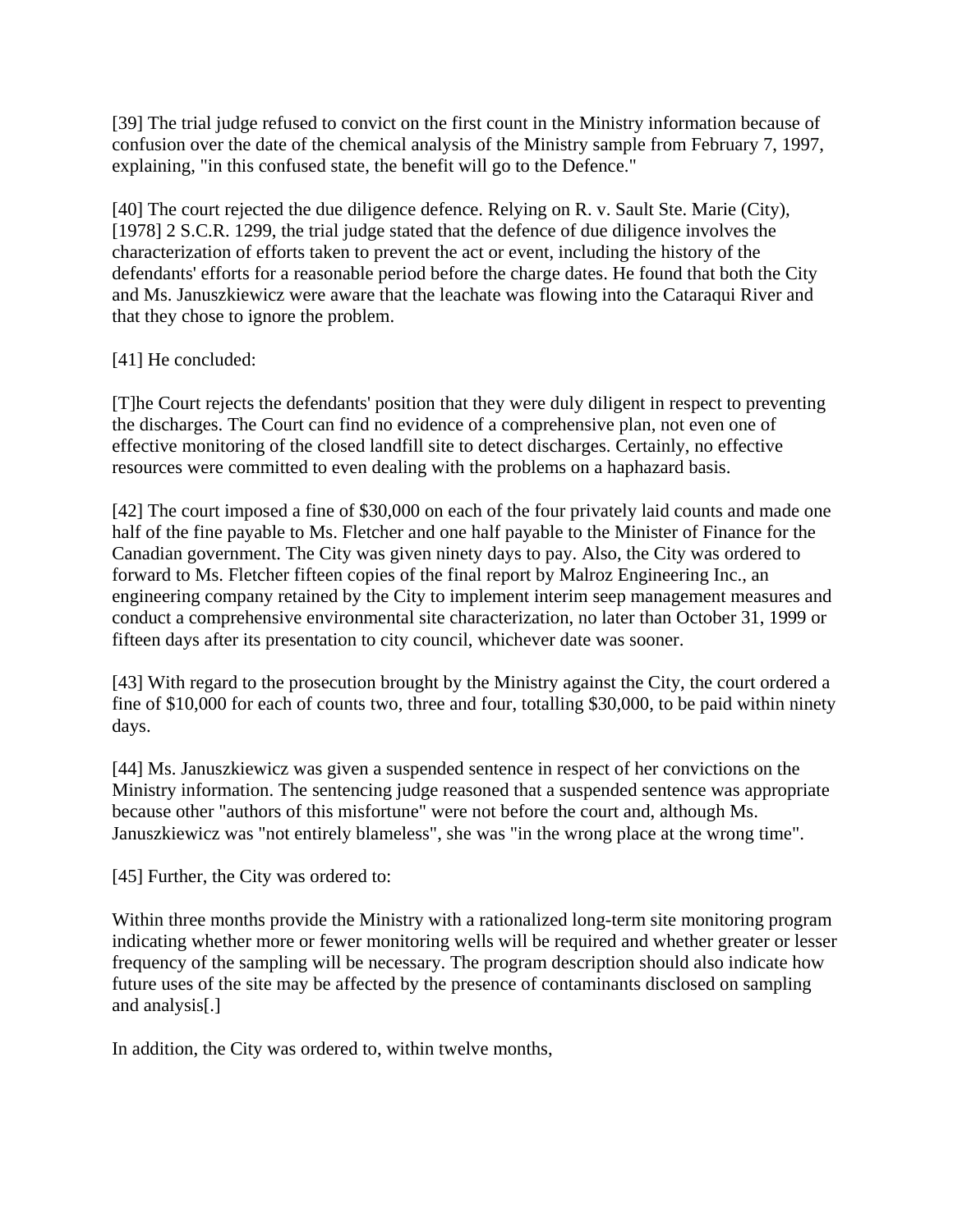provide the Ministry with a plan for the capping of the site in accordance with current standards of practice period…. This plan shall involve the evaluation and upgrading of the current cover at the site by the placing of impervious material such as clay to an adequate depth, a site maintenance program involving continuous evaluation of the integrity of the cap, that is, there is a plan for the maintenance program, an inspection program for any seeps, and a contingency plan to deal with any seeps that are found, a surface water management plan addressing both the cap's integrity and the flow quantity and directions of water shed by the cap, and a detailed plan for controlled venting of gases generated by the landfill beneath the impervious cover.

# THE SUMMARY CONVICTION APPEAL

[46] The City appealed against conviction and sentence and Ms. Januszkiewicz appealed against conviction. The Crown cross-appealed the acquittal on count one of the Ministry information and appealed the sentence for both the City and Ms. Januszkiewicz.

[47] The appeal judge held that the trial judge erred in applying the test in MacMillan Bloedel to the question of whether the leachate was deleterious. In his opinion, the appropriate test was that set out in R. v. Inco Ltd. (2001), 155 C.C.C. (3d) 383 (Ont. C.A.). He reasoned as follows:

I also see no useful policy reason to find a dichotomy exists between the interpretations given to s. 30(1) of the Ontario Water Resources Act in Inco and s. 36(3) of the Fisheries Act given in MacMillan Bloedel. The "two-tier" test offered by Chief Justice McMurtry in Inco assists in interpreting "a deleterious substance" in s. 36(3) since both the provincial and federal statutes deal, essentially, with "impairing water quality," either per se or those waters "frequented by fish." Consequently unless ammonia was established to be an inherently toxic substance, it would be necessary in my view under s. 36(3) "to consider the quantity and concentration of the discharges as well as the time frame over which the discharge took place." I do not see in the trial judge's reasons that those factors were taken into account in assessing all of the evidence.

[48] The appeal judge concluded that a new trial was necessary. Having allowed the appeal on convictions and concluded that the wrong legal standard had been applied at trial, he held that the Crown ought to succeed in its cross?appeal of the acquittal on count one of the Ministry information.

#### ISSUES

[49] The main issue to be determined in this appeal is the proper interpretation of s. 36(3) of the Fisheries Act.

[50] In essence, the appellant argues that the offence created by s. 36(3) is made out by proof that a substance discharged into waters frequented by fish is "deleterious" within the meaning of the Act. The appellant Fletcher relies on that argument and, additionally, asks this court to decide whether it is sufficient to show that a substance is acutely lethal to fish to be considered "deleterious" under the Act, whether or not the substance is "inherently toxic".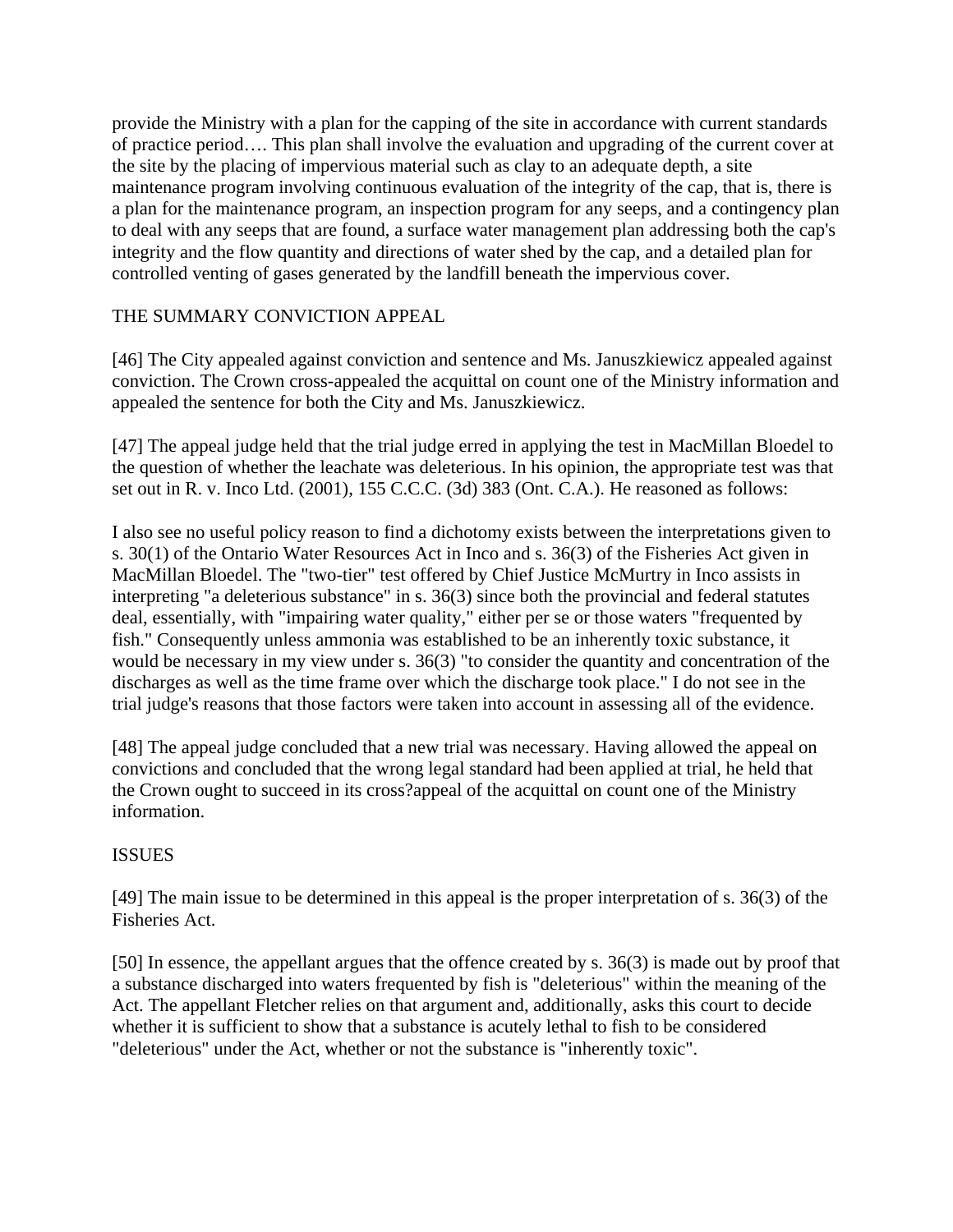[51] The respondents, on the other hand, maintain that to make out the offence under s. 36(3), the prosecution must also prove that the substance impairs the receiving water thereby making it deleterious to fish.

[52] In addition, the respondent City submits that the trial judge (1) failed to properly determine whether the appellants had proven beyond a reasonable doubt that the leachate was "toxic" or "deleterious"; (2) failed to consider significant relevant evidence; or (3) erred in holding that the prosecution need not prove that the leachate was deleterious to fish that frequented the Cataraqui River. Further, the respondent Januszkiewicz submits that there was no evidence that the effluent collected in the Ministry sample from May 6, 1997 flowed from the seep where it was collected into the Cataraqui River.

[53] In the event that it is successful on appeal, the Crown asks this court to substitute a conviction with respect to count one of the Ministry information.

# THE RELEVANT LEGISLATIVE PROVISIONS

[54] Subsections 34(1) and 36(3) of the Fisheries Act are the key provisions engaged by this appeal. They are set out below. As reference is frequently made to s. 30(1) of the Ontario Water Resources Act, R.S.O. 1990, c. O.40 ("OWRA"), it too is set out below.

[55] Subsection 36(3) of the Fisheries Act is contained within that part of the statute that is headed "Fish Habitat Protection and Pollution Prevention". It provides:

Subject to subsection (4) [deposits authorized by regulation], no person shall deposit or permit the deposit of a deleterious substance of any type in water frequented by fish or in any place under any conditions where the deleterious substance or any other deleterious substance that results from the deposit of the deleterious substance may enter any such water.

[56] Subsection 34(1) defines the term "deleterious substance". The relevant part of s. 34(1) provides:

For the purposes of sections 35 to 43, "deleterious substance" means:

(a) any substance that, if added to any water, would degrade or alter or form part of a process of degradation or alteration of the quality of that water so that it is rendered or is likely to be rendered deleterious to fish or fish habitat or to the use by man of fish that frequent that water[.]

[57] Subsection 30(1) of the OWRA provides that:

Every person that discharges or causes or permits the discharge of any material of any kind into or in any waters or on any shore or bank thereof or into or in any place that may impair the quality of the water of any waters is guilty of an offence.

ANALYSIS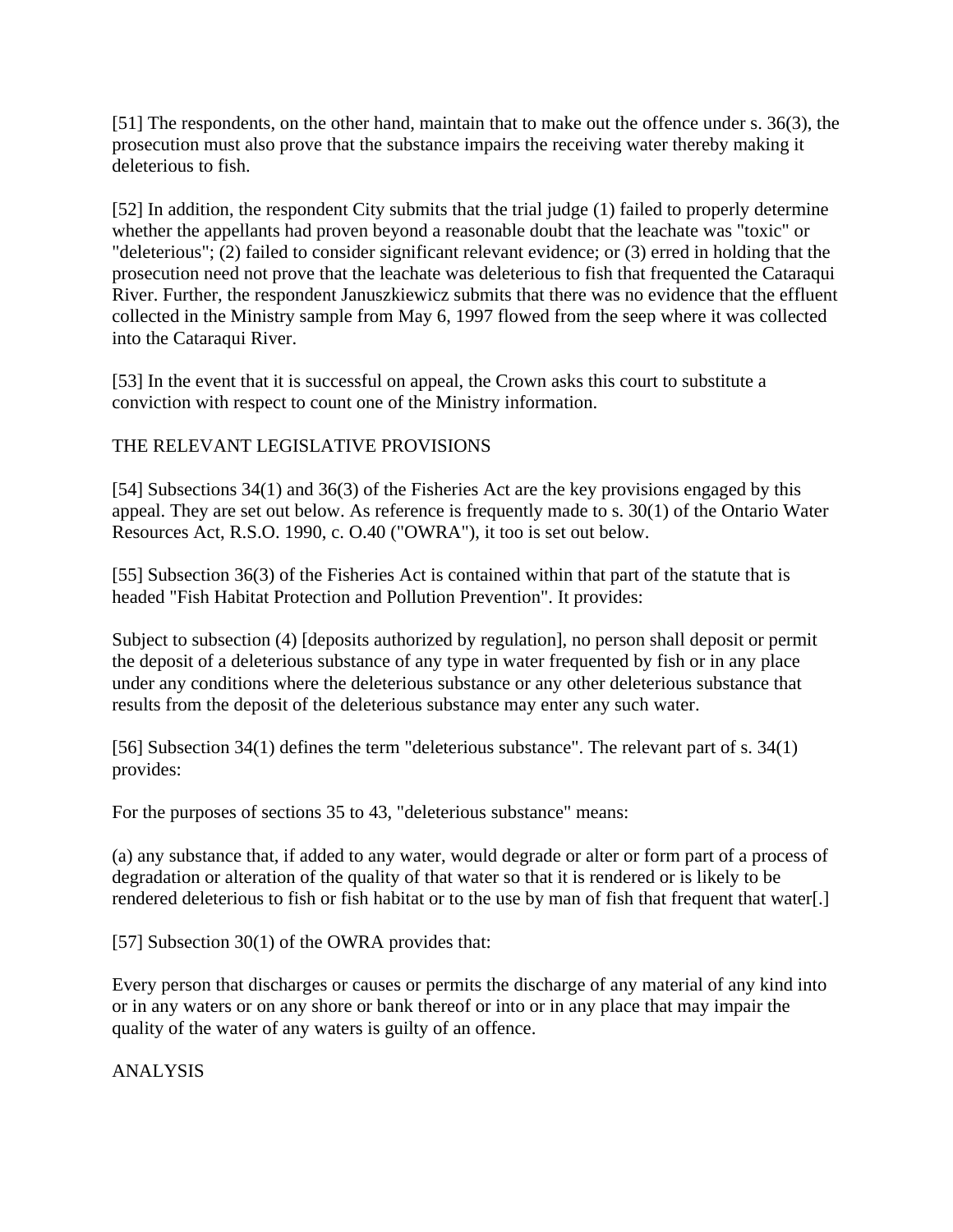[58] With respect, in my view the appeal judge erred in applying the test set out in Inco to the question of whether the leachate was deleterious for the purposes of s. 36(3) of the Fisheries Act. The Inco test was established in reference to s. 30(1) of the OWRA. As discussed more fully below, the wording of s. 36(3) is markedly different than that of s. 30(1). Moreover, the scope and purposes of the two pieces of legislation is different. Unlike the OWRA, a piece of provincial legislation that focuses on Ontario waters, the Fisheries Act is federal legislation that applies to all waters in the fishing zones of Canada, all waters in the territorial sea of Canada and all internal waters of Canada.

[59] The Supreme Court of Canada has provided clear guidance on the approach to be followed when interpreting legislation: read the words of the provision in context. That is, the words of a provision are to be interpreted by giving them their ordinary and grammatical meaning when read in harmony with the scheme, intent and object of the legislation: see, for example, Re Rizzo & Rizzo Shoes Ltd., [1998] 1 S.C.R. 27 at 40; R. v. Sharpe, [2001] 1 S.C.R. 45 at para. 74 - 5.

[60] Subsection 36(3) of the Fisheries Act, reproduced again below for ease of reference, prohibits persons from (1) depositing or permitting the deposit of (2) a deleterious substance of any type (3) in water frequented by fish or in any place where the deleterious substance may enter such water.

Subject to subsection (4) [deposits authorized by regulation], no person shall deposit or permit the deposit of a deleterious substance of any type in water frequented by fish or in any place under any conditions where the deleterious substance or any other deleterious substance that results from the deposit of the deleterious substance may enter any such water [emphasis added].

[61] In this case, subsection (4) is not relevant.

[62] In s.  $34(1)(a)$ , "deleterious substance" is defined as:

(a) any substance that, if added to any water, would degrade or alter or form part of a process of degradation or alteration of the quality of that water so that it is rendered or is likely to be rendered deleterious to fish or fish habitat or to the use by man of fish that frequent that water.

[63] On an ordinary and plain reading of paragraph (a), a substance is deleterious if, when added to any water, it would alter the quality of the water such that it is likely to render the water deleterious to fish, fish habitat or to the use by man of fish that frequent the water. There is no stipulation in paragraph (a) that the substance must be proven to be deleterious to the receiving water. There is no reference to the receiving water in paragraph (a). On the contrary, the language makes it clear that the substance is deleterious if, when added to any water, it degrades or alters the quality of the water to which it has been added. The "any water" referred to in paragraph (a) is not the receiving water. Rather, it is any water to which the impugned substance is added, after which it can be determined whether the quality of that water is rendered deleterious to fish, fish habitat or the use by man of fish that frequent that water.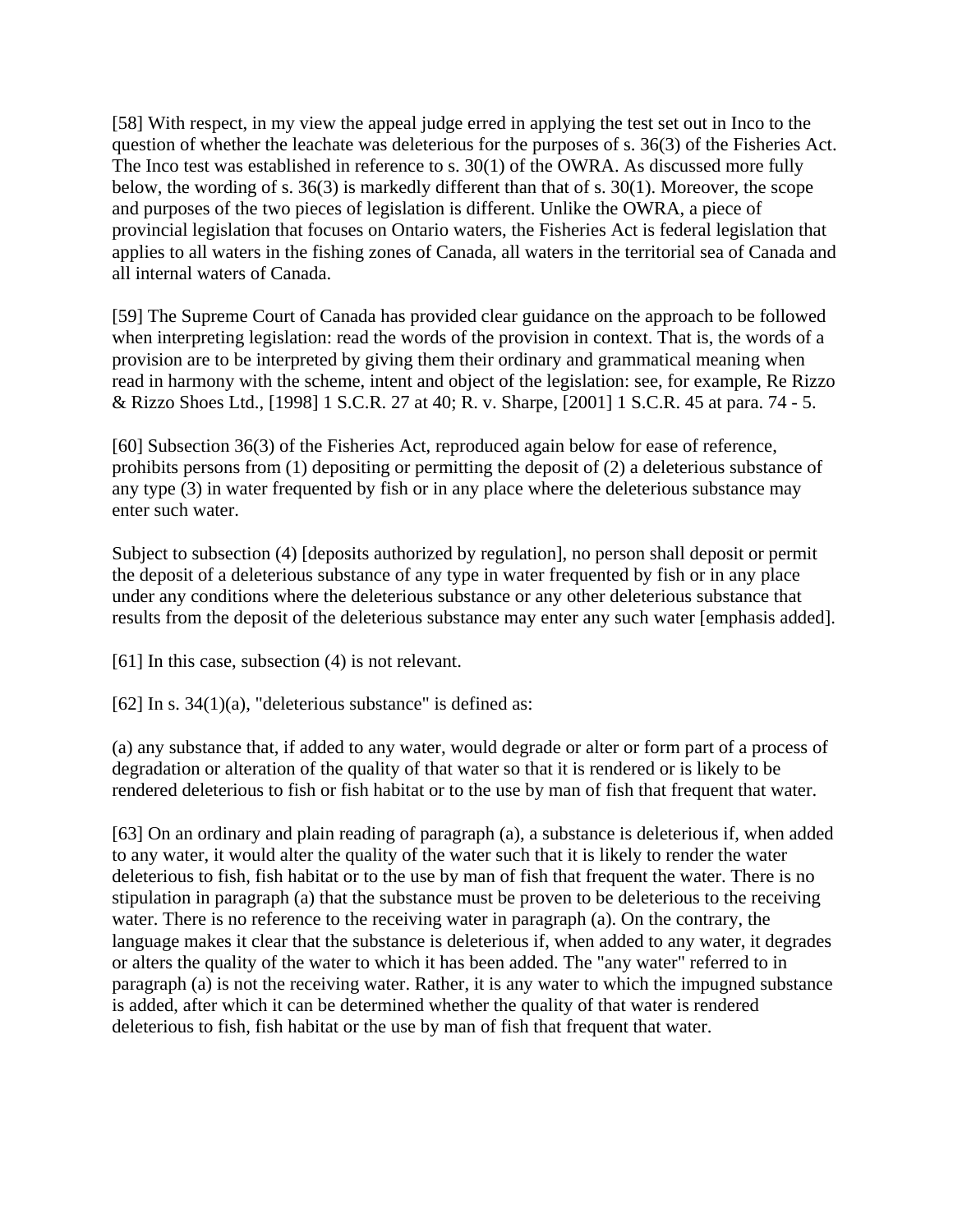[64] I agree with the interpretation of s. 36(3) given by Seaton J.A. in MacMillan Bloedel. As he noted at pp. 121?22: "What is being defined is the substance that is added to the water, rather than the water after the addition of the substance."

[65] The focus of s. 36(3) is on the substance being added to water frequented by fish. It prohibits the deposit of a deleterious substance in such water. It does not prohibit the deposit of a substance that causes the receiving water to become deleterious. It is the substance that is added to water frequented by fish that is defined, not the water after the addition of the substance. A deleterious substance does not have to render the water into which it is introduced poisonous or harmful to fish; it need only be likely to render the water deleterious to fish. The actus reus is the deposit of a deleterious substance into water frequented by fish. There is no requirement in s. 36(3) or paragraph (a) of the definition of the term "deleterious substance" in s. 34(1), of proof that the receiving waters are deleterious to fish.

[66] In R. v. Northwest Falling Contractors Ltd., [1980] 2 S.C.R. 292, the Supreme Court of Canada considered the constitutional validity of s. 33(2) [now s. 36(3)] of the Fisheries Act. In that case, the appellant was charged with violating s. 33(2) as a result of diesel fuel having spilled into tidal waters. In the course of explaining why the provision was constitutionally valid, the Court opined both on the purpose of the legislation and the meaning of s. 33(2). It made the following six pertinent observations at pp. 300?01. (1) Fish, as defined in the legislation, are part of the system that constitutes the fisheries resource. The power to control and regulate that resource must include the authority to protect all those creatures that form part of that system. (2) The legislation is aimed at the protection and preservation of fisheries as a public resource. (3) The provision is concerned with the deposit of deleterious substances in water frequented by fish or in a place where the deleterious substance may enter such water. (4) The definition of a deleterious substance is related to the substance being deleterious to fish. (5) The subsection seeks to protect fisheries by preventing substances deleterious to fish from entering into waters frequented by fish. (6) The provision is restricted to a prohibition of deposits that threaten fish, fish habitat or the use of fish by man.

[67] In my view, the interpretation of s. 36(3) given in MacMillan Bloedel is consonant with the reasoning of the Supreme Court of Canada in Northwest Falling Contractors. Accordingly, I reject the respondents' contention that the Supreme Court of Canada has, by means of its decision in Northwest Falling Contractors, directed the courts to consider the effect of the deposit on the receiving water by means of a consideration of the toxicity of the substance and the circumstances of the discharge.

[68] Those lower courts in Ontario that have followed the reasoning in MacMillan Bloedel, in my opinion, have done so correctly. See, for example, R. v. Cyanamid Canada Inc. (1981), 11 C.E.L.R. 31 at 36?37 (Ont. Prov. Ct. (Crim. Div.)); R. v. Ontario (Ministry of the Environment), [2001] O.J. No. 2581 at paras. 163?71 (Ct. J.); R. v. Jackson (2002), 48 C. E.L.R. (N.S.) 259 at 264 (Ont. Sup. Ct.)

[69] The appellant Fletcher asks this court to determine whether, for the purposes of a prosecution under s. 36(3) under the Fisheries Act, a substance will be considered deleterious if it is shown that the substance is acutely lethal to fish. The question, as phrased, cannot be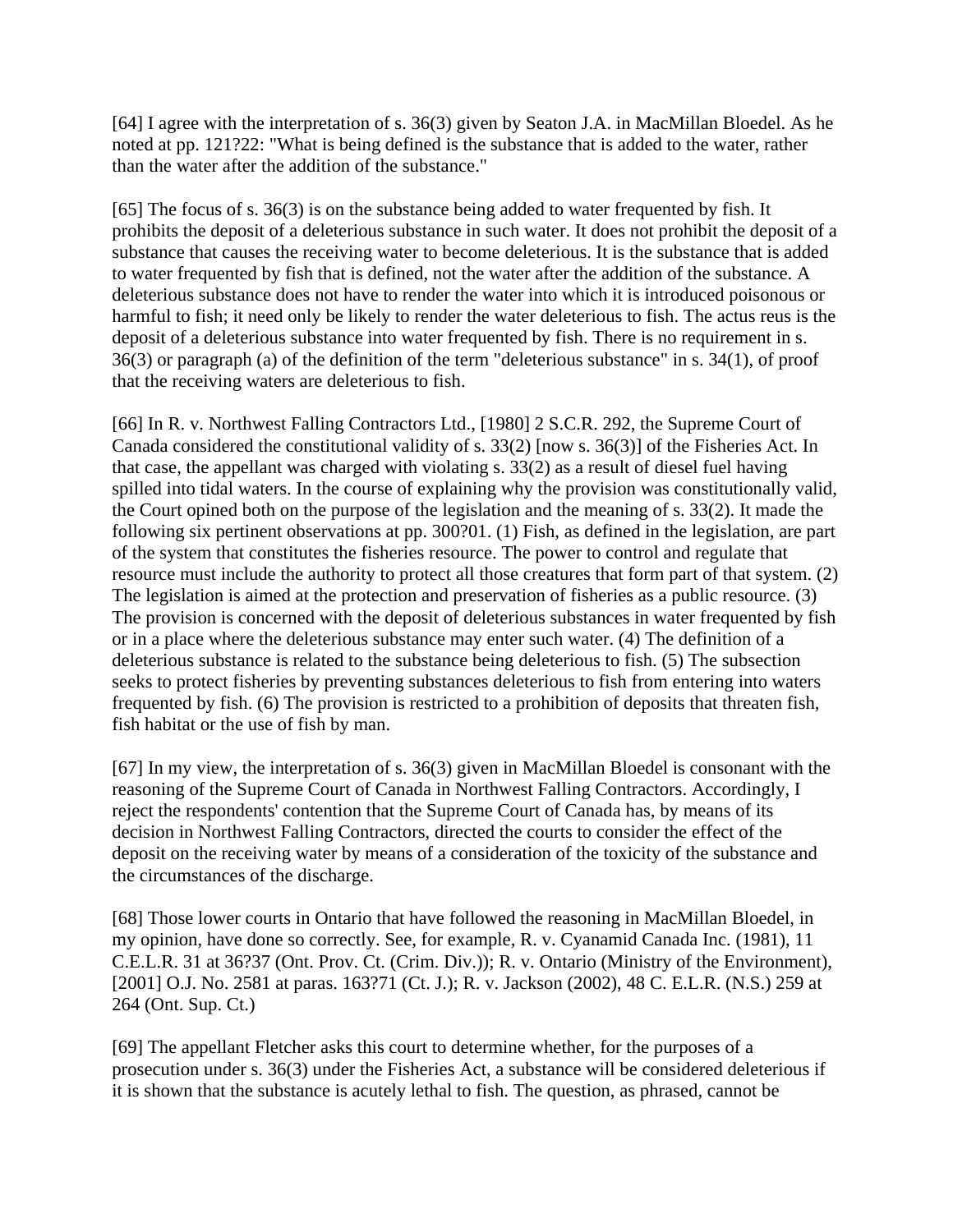answered because it provides insufficient information -- it does not speak to all of the requirements of paragraph (a) of the definition of the term "deleterious substance" in s. 34(1). Paragraph (a) requires proof that the substance, if added to water, alters the quality of the water so that the water is likely to be rendered deleterious to fish. I would add, however, that if a substance, when added to water, alters the water so that the water is acutely lethal to fish, I am of the view that the substance is deleterious.

[70] The respondents argue that although the Crown does not have to prove actual harm or damage to fish or fish habitat when the substance in question is inherently toxic, when the substance is not inherently toxic the Crown must prove that the substance is deleterious at the point it enters the receiving environment. It will be recalled that the trial judge found that ammonia was the main toxicant within the leachate. Ammonia is a naturally occurring substance that can be beneficial and which dissipates quickly in water. This, they argue, necessarily leads to a consideration of the nature and circumstances of the discharge including the length of time over which the discharge occurred and the nature, quality, quantity and concentration of material discharged.

[71] In my view, the essence of the respondents' argument is that the proper test to be applied where the substance is not inherently toxic is that given by this court in Inco.

[72] In Inco, the defendant was alleged to have permitted effluent containing high levels of nickel and iron to be discharged into a river. Charges were laid against the defendant under s. 30(1) of the OWRA. Subsection 30(1) of the OWRA, reproduced again for ease of reference, provides that:

Every person that discharges or causes or permits the discharge of any material of any kind into or in any waters or on any shore or bank thereof or into or in any place that may impair the quality of the water of any waters is guilty of an offence [emphasis added].

[73] As can be seen, s. 30(1) expressly provides that a person who permits the discharge of material into water is guilty of an offence if the discharge "may impair the quality of the water", that is, the water into which the material was discharged.

[74] McMurtry C.J.O., writing for the court in Inco, held that the test established in R. v. Imperial Oil Ltd. (1995), 17 C.E.L.R. (N.S.) 12 (Ont. Ct. J. (Prov. Div.)) should be applied when determining whether an offence under s. 30(1) has been made out. At p. 405, he said this:

Inherently toxic substances will always fail that test, reflecting zero-tolerance for discharging materials that, by their nature, may impair water quality. If the material in the discharge is not inherently toxic, then it will be necessary to consider the quantity and concentration of the discharge as well as the time frame over which the discharge took place. …

Subsection 30(1) prohibits the discharge into water of materials that may impair the quality of any waters [emphasis in original].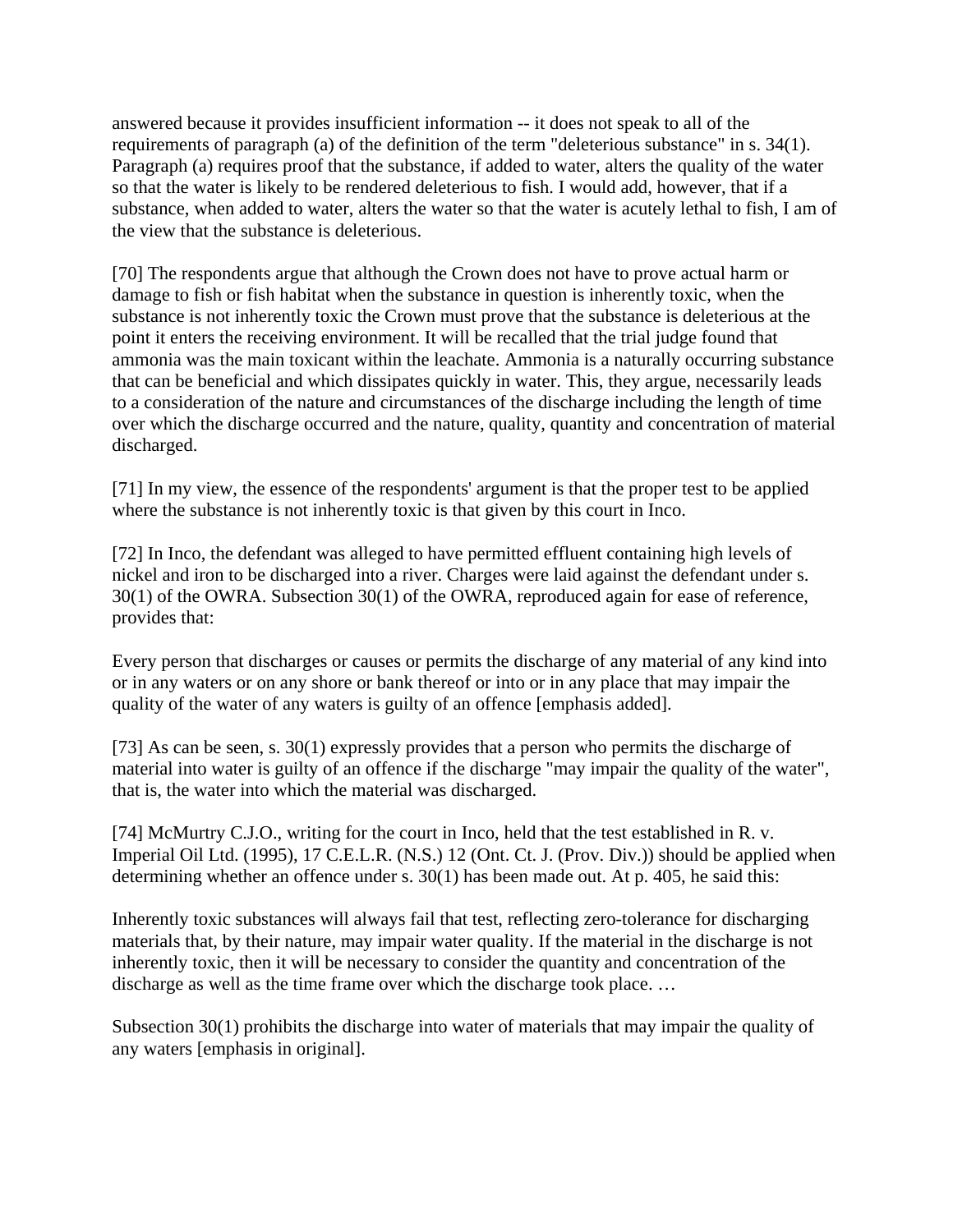[75] In a prosecution pursuant to s. 30(1) of the OWRA, the prosecution must establish that the substance discharged into water has the potential to impair the quality of the water into which it was discharged. In a prosecution pursuant to s. 36(3) of the Fisheries Act, what must be proven is that a substance discharged into water frequented by fish is deleterious. The elements of the two offences are different because the language of the offence?creating provisions is different. In my view, it would be incorrect to apply a test established for prosecutions under s. 30(1) of the OWRA to charges brought pursuant to s. 36(3) of the Fisheries Act.

[76] For this reason, I am of the view that the appeal judge erred not only in making the test under s. 36(3) of the Fisheries Act the same as that under s. 30(1) of the OWRA but also by holding that the trial judge should have made a finding of fact as to whether the leachate was inherently toxic.

[77] Site-specific impairment is not a necessary ingredient of the offence under s. 36(3). Although the second step of the test formulated by this court in Inco relates to substances that are not inherently toxic, the test does not apply to prosecutions under s. 36(3). It applies to prosecutions taken under s. 30(1) of the OWRA, a provision that does focus on impairment of the quality of the receiving water. It may be that one method for proving that a substance, when added to water, renders that water deleterious to fish is through an examination of the nature of the substance and the quantities and concentrations in which it was discharged. However, that does not make such considerations a necessary component of the offence under s. 36(3); rather, it provides a possible form of proof.

[78] Accordingly, in my view, ss. 36(3) and 34(1) cannot be taken as requiring the Crown to prove the nature of the allegedly deleterious substance. The prohibition in s. 36(3) is against the deposit of a deleterious substance "of any type". What must be proven is that the substance, whatever it might be, is a deleterious substance within the meaning of paragraph (a) of the definition of that term in s. 34(1). In this case, it meant that the prosecution had to prove that the leachate, when added to any water, was likely to render the water deleterious to fish or fish habitat or to the use by man of fish that frequent the water. It did not have to prove which component of the leachate was responsible for the degradation or alteration of the quality of the water such that the water was likely to be rendered deleterious to fish. Nor was it obliged to show that fish living in the vicinity of the seep were harmed. It was required only to prove the elements of the offence as set out above.

[79] To the extent that R. v. Pacifica Papers Inc. (2002), 46 C.E.L.R. (N.S.) 93 (B.C. Prov. Ct.), R. v. BHP Diamonds Inc., [2002] N.W.T.J. No. 91 (N.W.T.S.C.) and R. v. Abitibi Consolidated Inc, [2000] N.J. No. 153 (Newf. Prov. Ct.), cases relied upon by the respondents, stand for the proposition that when a substance is not inherently deleterious, the substance's nature and concentration must be proven to be deleterious at the point it enters the receiving environment, I am in respectful disagreement.

# APPLICATION TO THE CASE AT BAR

[80] As the appeal judge applied an incorrect legal test when considering the judgment of the trial judge, it falls to this court to determine whether the trial judge erred in concluding that the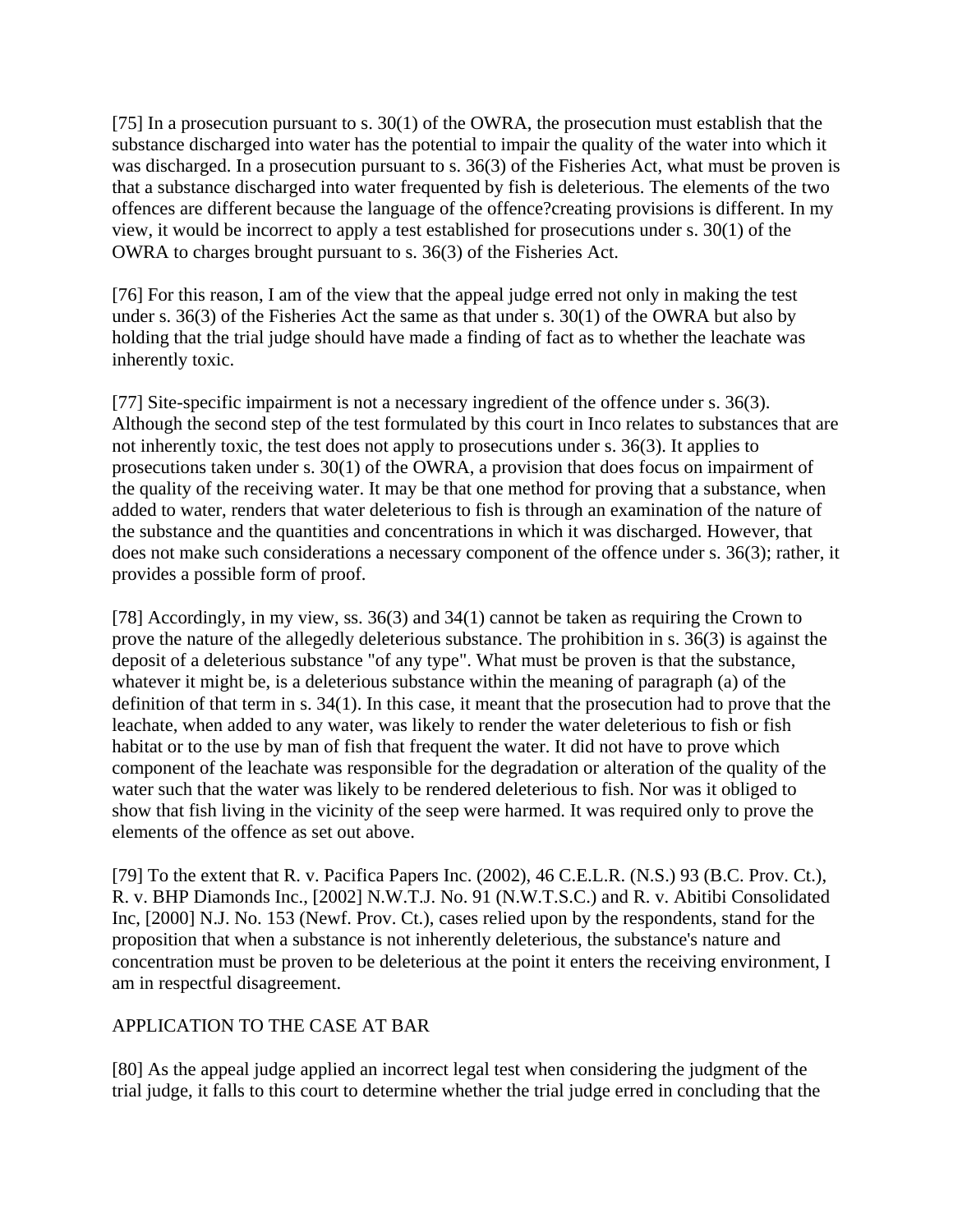elements of the offences alleged under s. 36(3) had been made out. It will be recalled that the elements of the offence to be proven under s. 36(3) are: (1) depositing or permitting the deposit of (2) a deleterious substance (3) in water frequented by fish or where the substance may enter such water.

[81] On the record, there can be no doubt that the trial judge was entirely justified in finding that the respondents had deposited waste in the dump site; that when it rained, some part of the waste or its residue combined with rain water to become leachate; that the leachate seeped into the Cataraqui River; and, that the Cataraqui River is frequented by fish. In the language of s. 36(3), the trial judge was entitled to find that the respondents permitted the deposit of leachate into water frequented by fish.

[82] Did the trial judge err in concluding that the leachate was a deleterious substance within the meaning of the definition of that term in s.  $34(1)(a)$ ? That is, did the trial judge err in concluding that the leachate, if added to any water, would alter the quality of that water so that the water was likely rendered deleterious to fish?

[83] The Ministry's acute lethality tests were performed on the Ministry samples at a variety of concentrations. The diluted concentrations were made by adding the leachate to a proportionate amount of water. Given the trial judge's acceptance of the protocols employed and the test results on the diluted Ministry samples, I see no error in his conclusion that the leachate contained in those samples was a deleterious substance within the meaning of paragraph (a) of the definition of that term in s. 34(1).

[84] The tests of the Fletcher samples were performed only on the samples at 100 per cent concentration. In other words, the Fletcher leachate samples were not added to water. The trial judge did not directly address the question of whether the Fletcher samples, if added to water, would have altered the quality of the water thereby rendering it deleterious to fish. The evidence on that point is unclear. On the record before this court, I cannot conclude beyond a reasonable doubt that, had the Fletcher leachate samples been added to water, the water would have been rendered deleterious to fish. As a consequence, the appeal in relation to the Fletcher prosecution must fail.

[85] The intervenor Pollution Probe submits that s. 36(3) must be interpreted in light of the "precautionary principle". It cites 114957 Canada Ltée v. Hudson (Town), [2001] 2 S.C.R. 241 ("114957 Canada") in support of this submission. 114957 Canada concerned the interpretation of s. 410(1) of the Québec Cities and Towns Act, R.S.Q. c. C-19. The Supreme Court held that this provision granted a municipality the authority to adopt a by-law that restricted the use of pesticides within the municipality's territorial limits. L'Heureux-Dubé J., on behalf of the majority of the Court, noted that the Court's interpretation of s. 410(1) was consistent with the "precautionary principle", a principle of international law and policy. L'Heureux-Dubé J. explained at pp. 266-67 that:

The interpretation of By-law 270 contained in these reasons respects international law's "precautionary principle", which is defined as follows at para. 7 of the Bergen Ministerial Declaration on Sustainable Development (1990):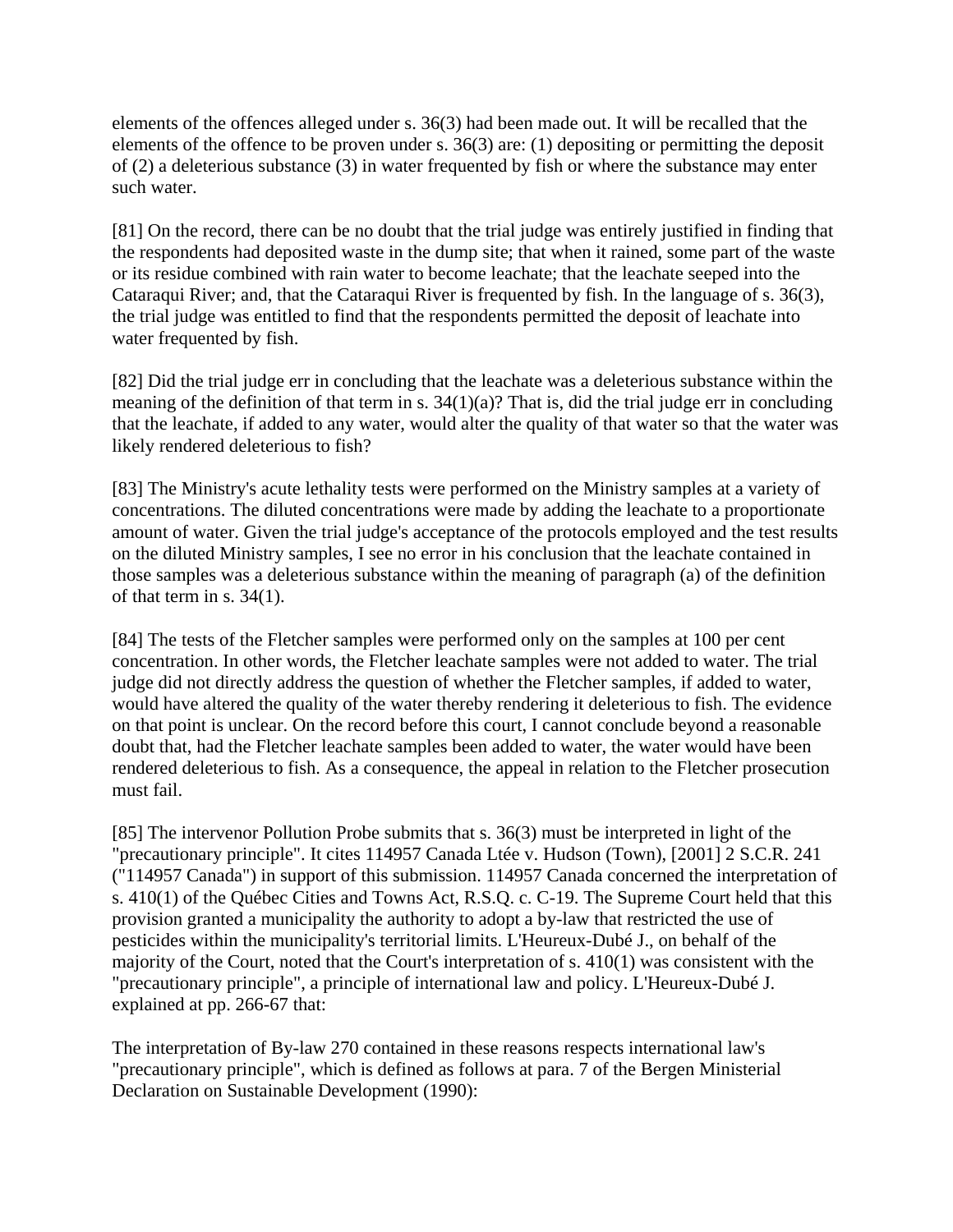In order to achieve sustainable development, policies must be based on the precautionary principle. Environmental measures must anticipate, prevent and attack the causes of environmental degradation. Where there are threats of serious or irreversible damage, lack of full scientific certainty should not be used as a reason for postponing measures to prevent environmental degradation.

[86] 114957 Canada indicates that the values reflected by the "precautionary principle" may help inform the contextual approach to statutory interpretation. However, the meaning of s. 36(3) of the Fisheries Act is clear and unambiguous. As a consequence, there is no need to resort to the "precautionary principle" as an interpretive guide to the legislative text in question. I note merely that the interpretation of s. 36(3) contained in these reasons is not inconsistent with the "precautionary principle" established under international law.

# THE ADDITIONAL ISSUES RAISED BY THE RESPONDENTS

[87] The respondent City raises three additional issues in support of their submission that the appeal should be dismissed. The respondent Januszkiewicz raises a fourth additional issue. I will consider each issue in turn.

# A) Reasonable doubt

[88] The respondent City submits that the trial judge erred by failing to determine whether the appellants had proven beyond a reasonable doubt that the leachate contained in the samples was deleterious to fish. I do not accept this submission. Under the heading "THE ACTUS REA OF THE CHARGES", the trial judge explicitly considered whether the leachate contained in the samples was deleterious to fish. He concluded that:

In summary, seven of the eight counts in the charges against the defendants are ruled to be deleterious to fish. The argument made by the defence on these seven charges concerned specifically with this element of the offence are not given credence for the above stated reasons.

[89] The respondents had argued that the results of the acute lethality tests failed to establish that the leachate contained in the samples was deleterious to fish. They argued that the animals used in the acute lethality tests died not as a result of the toxicity of the leachate contained in the samples, but instead as a result of the manner in which the tests were conducted. The trial judge considered this argument and rejected it, concluding that:

By happenstance, in looking at all of the data, the Court does not agree with the Defence's arguments on support of the pH shift as causing the deaths in the bioassays. The argument of the defence is entirely theoretical and scientific experts who wish to overturn accepted science, in this Court's opinion, have to do more than testify in Court.

[90] Under the heading "REASONABLE DOUBT ISSUE", the trial judge cited Cory J.'s statement in R. v. Wholesale Travel Group Inc. (1991), 84 D.L.R. (4th) 161 at 227 that "[t]he Crown must still prove the actus reus of regulatory offences beyond a reasonable doubt." He concluded that: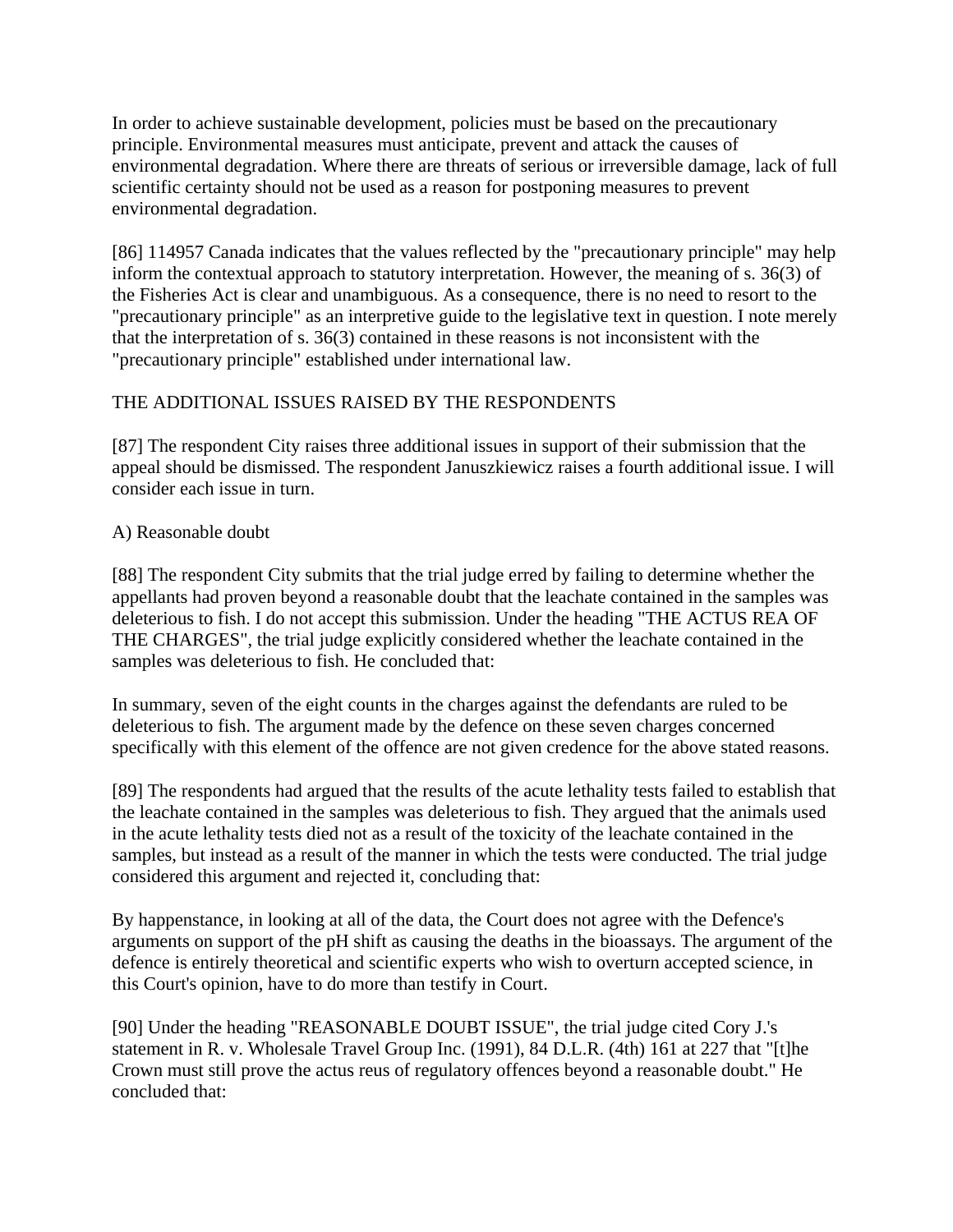The Court, after analysing the data presented, considering the arguments put forth by both sides and consulting the relevant case law rejects the reasonable possibilities at issue and has no reasonable doubts as to the commission of the actus reus in seven of the eight charges as outlined above.

[91] Given the trial judge's explicit statements on this element of the offence and the issue of reasonable doubt, it is apparent that the trial judge found that the appellants had proven beyond a reasonable doubt that the leachate contained in the samples was deleterious to fish. The arguments of the respondents concerning the manner in which the acute lethality tests were conducted failed to establish a reasonable doubt. I conclude that the trial judge committed no error of law with respect to this issue.

B) Consideration of significant relevant evidence

[92] The respondent City argues that the trial judge failed to consider significant relevant evidence. Where a trial record, including the reasons for judgment, discloses a lack of appreciation of relevant evidence, an appellate court must intercede: Harper v. The Queen, [1982] 1 S.C.R. 2 at 14. The respondent City claims that there are a number of issues that the trial judge either failed to address or failed to address sufficiently. All of these issues relate to the respondents' argument that the animals that died during the acute lethality tests on the samples died not as a result of the toxicity of the leachate contained in the samples, but instead as a result of the manner in which the acute lethality tests were conducted.

[93] I do not accept this submission. This was a very difficult trial. As the trial judge noted in his reasons:

This was a long trial, twenty-five court days with almost no admitted facts into evidence. Consequently, many witnesses were necessary to establish the legality of a chain of evidence for the samples, the analysis, the charts and exhibits - two hundred and twenty-seven exhibits in all. There were frequent points of law debated. Case law citations numbered over fifty. Ten expert witnesses testified on opposing theories of the key elements of the charges and the Court frequently had to readjust its focus from particular arguments to the overview, that is, the forest was frequently disguised because of the trees.

[94] In spite of these difficulties, the trial judge gave careful consideration to the issue of whether the leachate samples were deleterious to fish. The respondents argued at trial that the samples would not have been found to have been acutely lethal if they had been tested in situ rather than in accordance with Environment Canada protocols on acute lethality testing. The trial found that this argument was "entirely theoretical" and contrary to accepted science. The respondents also argued at trial that the acute lethality tests were not performed in accordance with Environment Canada protocols. The trial judge responded to this claim as follows:

Defence suggested that Drs. Lee and Poirier made errors in their methodology of testing using some quotes from various protocols. However, a careful reading of the whole methodology of the protocols revealed that phrases were taken out of context and the Court was satisfied with the counter arguments and confident that the test methodology was fair and impartial.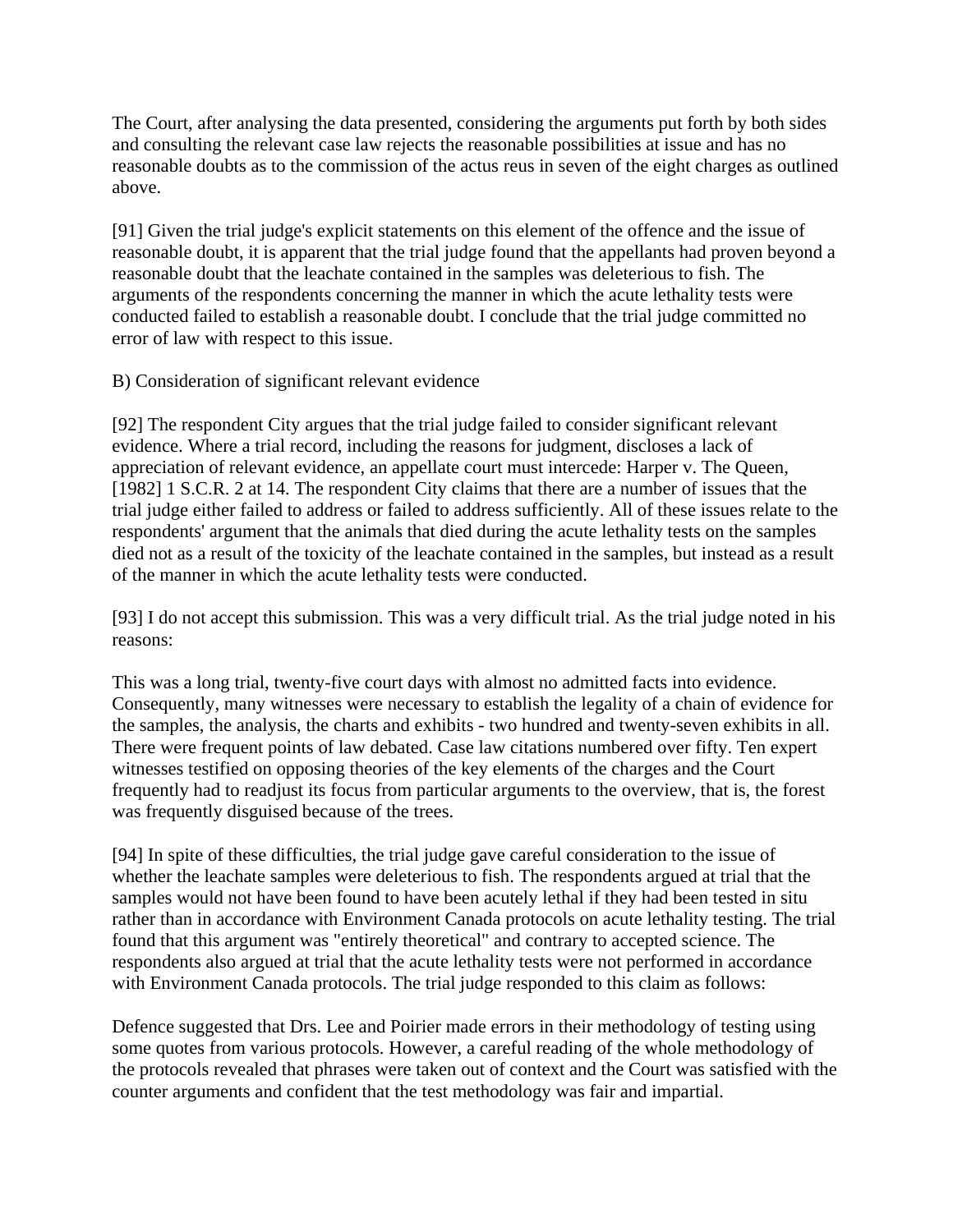A special interpretation of the protocol was proposed by counsellor Doody [counsel for the City] as proof of the unreliability of the Ministry of the Environment laboratory methods. Immediately after the death of the organisms in the effluent, the lab is to conduct temperature and pH measurements. The impracticality and cost of such an interpretation, that is, to have an observer oversee a sample for forty-eight hours to comply with these requests, illustrates a special twist the Defence liked to put on their arguments. The evidence is that all tests are conducted under the same methodology with observations made at timed intervals.

[95] Although the trial judge's reasons are not exhaustive, his reasons nevertheless demonstrate a full understanding of the complex issues of scientific evidence that were before him. I therefore conclude that the record does not disclose a lack of appreciation of relevant evidence.

C) Proof that the leachate was deleterious to fish that frequent the Cataraqui River

[96] The respondent City submits that the trial judge erred in holding that the appellants need not prove that the leachate was deleterious to fish that frequent the Cataraqui River. I do not accept this submission. For the reasons already given, proof that the substance in question is deleterious to the specific species of fish that frequent the water in which the substance is deposited is not an element of the offence in s. 36(3) of the Fisheries Act.

D) The Ministry leachate sample from May 6, 1997

[97] The respondent Januszkiewicz submits that the trial judge erred in convicting the respondents on count four of the Ministry information because there was no evidence that the leachate collected in the Ministry sample from May 6, 1997 flowed from the seep where it was collected into the nearby creek, nor was there evidence that the effluent could have entered the Cataraqui River even if it had reached the creek. This submission is without merit. The trial judge found that:

The Sierra Legal Defence Fund video, which is Exhibit 7, along with evidence of all the samplers characterize the leachate as coming from the ground in the form of seeps or springs running across the ground and into the shore of the river. In some cases where the flow was heavy, channels were cut down to the foreshore to look like small streams. Many of the photographs entered as exhibits also show this situation. Frank Crossley, the Ministry of the Environment's Hydrogeologist, an expert on the movement of ground water through the subsurface, commented that the leachate is formed when the water moves through the soluble materials of the underlying landfill then migrates horizontally in a radial pattern from the high ground to about one metre elevation above the river level. He calculates that the flow from data in the Hill Report as much as twenty tanker loads a day, that's 200,000 litres. Malroz, the company retained by the City of Kingston in March 1997 adopted a remedial action of driving sheet pilings along the periphery to capture the leachate flows and pumping to the sanitary sewer system.

From the massive evidence before the Court, it seems impossible to dispute this element of the offence. The leachate or toxic solution from the landfill site enters the Cataraqui River at the time of these charges.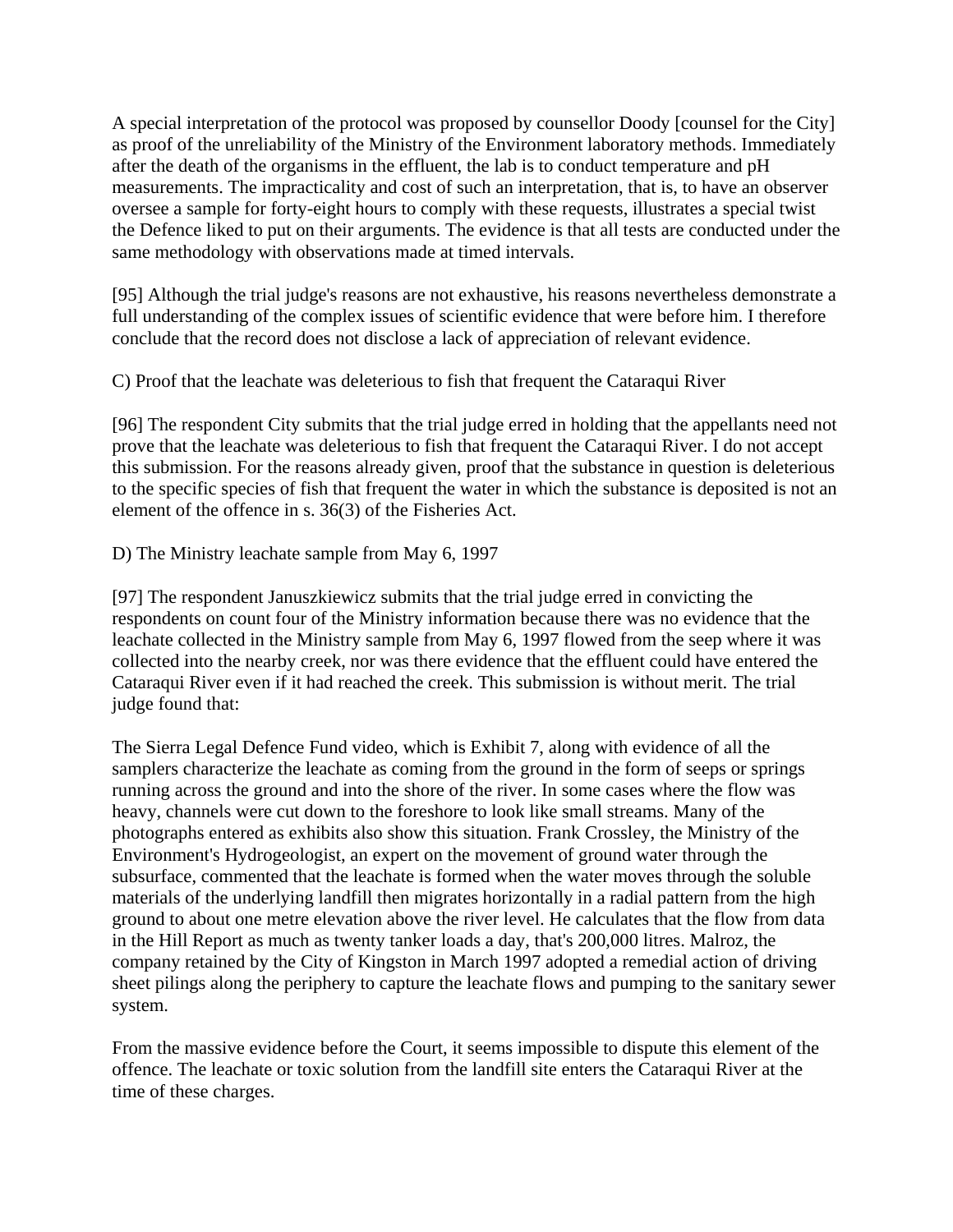[98] The Ministry sample from May 6, 1997 contained leachate that was emanating from the dump site. The trial judge found that leachate from the dump site was entering the Cataraqui River at the time this sample was collected. Ms. Januszkiewicz offers no argument that there was any difference between the leachate collected by the Ministry on May 6, 1997 and the "tanker loads" of leachate that flowed into the Cataraqui River on that day. I conclude that the trial judge made no error in this regard.

# THE ACQUITTAL ON COUNT ONE OF THE MINISTRY INFORMATION

[99] The appellants maintain that had the appeal judge applied the proper test to count one of the Ministry information, he would have set aside the acquittal and entered a conviction. I disagree.

[100] This court is to defer to findings of fact at first instance absent "a palpable and overriding error": see Housen v. Nikolaisen (2002), 211 D.L.R. (4th) 577 at 582. The trial judge found that the Crown's evidence concerning the Ministry samples from February 7, 1997 - specifically, the date on which the samples were tested - was "in a confused state". On the record before him, he was entitled to make that determination. Having made no palpable and overriding error, I see no reason to interfere with his disposition of count one.

## DISPOSITION

[101] Accordingly, I would grant leave to appeal, allow the appeal in part, and set aside that part of the judgment of the Summary Conviction Appeal court that allowed the appeals against conviction of the City and Ms. Januskiewicz in the Ministry's action. The result is to restore the convictions and acquittal at first instance in the Ministry's action. The Crown's sentence appeal is remitted to the Summary Conviction Appeal court to be dealt with accordingly.

#### RELEASED: 20040512 ("KNF")

"E. E. Gillese J.A." "I agree K. Feldman J.A." "I agree Robert J. Sharpe J.A."

[1] Ms. Schroeder was qualified as an expert for the private prosecution in the testing of effluent for toxicity in a laboratory.

[2] pH is the measurement of acidity or alkalinity of a sample.

[3] Excepting the sample from December 17, 1996, which had a constant temperature of 14ºC.

[4] Mr. Lee was qualified as a Crown expert witness in the field of aquatic toxicology and impact assessment, including the development and implementation of testing protocols for acute and chronic toxicity to trout.